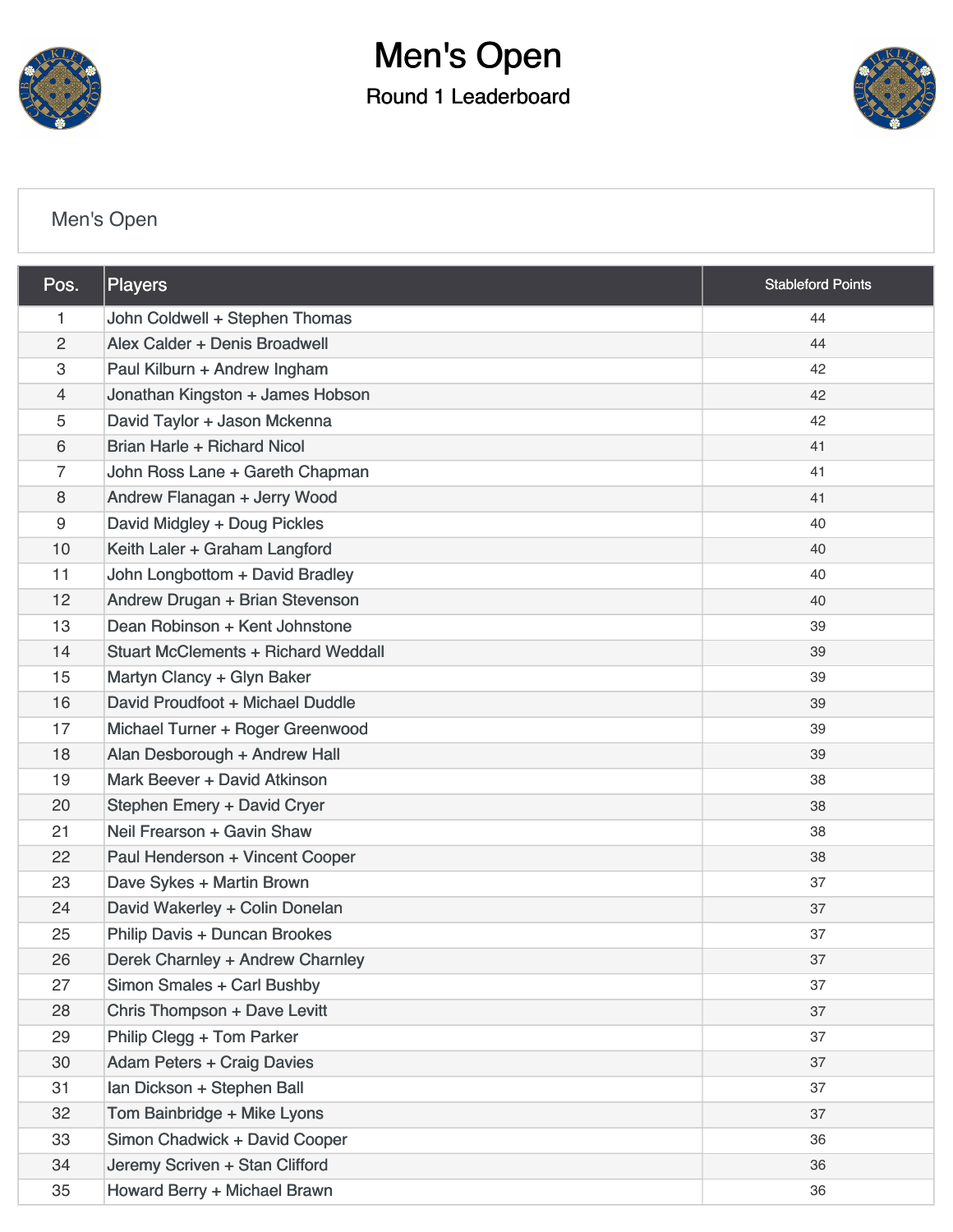

### Men's Open Round 1 Leaderboard



| 36  | Simon Darbyshire + Steve Taylor          | 36 |
|-----|------------------------------------------|----|
| 37  | Eric Beevers + Ian Wright                | 36 |
| 38  | Andrew Collinge + Phil Mckeown           | 36 |
| 39  | Kevin Hall + David Amos                  | 36 |
| 40  | John Shepherd + Andrew Whitley           | 35 |
| 41  | Gareth Whiles + Phil Miles               | 35 |
| 42  | Colin Roberts + Steve Makinson           | 35 |
| 43  | <b>Phil Baker + Trevor Ellis</b>         | 35 |
| 44  | Mick Robinson + Colin Bettany            | 35 |
| T45 | Douglas Lythe + Shaun Towning            | 35 |
| T45 | Bob Ward + Paul West                     | 35 |
| 47  | Nigel Parker + Simon Ingham              | 35 |
| 48  | Nick Birdsall + Mark Winter              | 34 |
| 49  | David Baynes + David Barnes              | 34 |
| 50  | Roderick Wilkinson + Ben Leech           | 34 |
| 51  | Stewart Grant + Ken Graves               | 34 |
| 52  | Andrew Pritchard + Warren Lockett        | 34 |
| 53  | <b>Richard Crowther + Andrew Pilgrim</b> | 34 |
| 54  | Mark Wilson + Ian Rigg                   | 34 |
| 55  | Michael Rafferty + Jonathan Penson       | 34 |
| 56  | Gareth Parkinson + Andrew Darbyshire     | 33 |
| 57  | Peter Howarth + Neil Cordukes            | 33 |
| 58  | <b>Brendan Martin + Andrew Burgess</b>   | 33 |
| 59  | Dean Harwood + David Counsell            | 33 |
| 60  | David Lewis + Alasdair Smith             | 33 |
| 61  | Alec Briggs + Richard Broun              | 33 |
| 62  | Colin Halpin + Neil Banks                | 32 |
| 63  | John Hardcastle + Paul Dawson            | 32 |
| 64  | David McArdle + Richard Lilleyman        | 32 |
| 65  | Howard Allen + Andrew Woodmancy          | 31 |
| 66  | John Harris + Alastair Gould             | 31 |
| 67  | Peter Bateman + Ron Farnell              | 31 |
| 68  | James Marshall + Max Bass                | 30 |
| 69  | Peter Snowden + Richard Nicholson        | 30 |
| 70  | Mark Matthews + Chris Johnson            | 30 |
| 71  | Dennis Lynn + Simon Corner               | 30 |
| 72  | Gary Weir + Joe Willis                   | 29 |
| 73  | Jonathan Oakes + Nigel Oldham            | 27 |
| 74  | Stephen Bestwick + Jamie Poyner          | 27 |
|     |                                          |    |